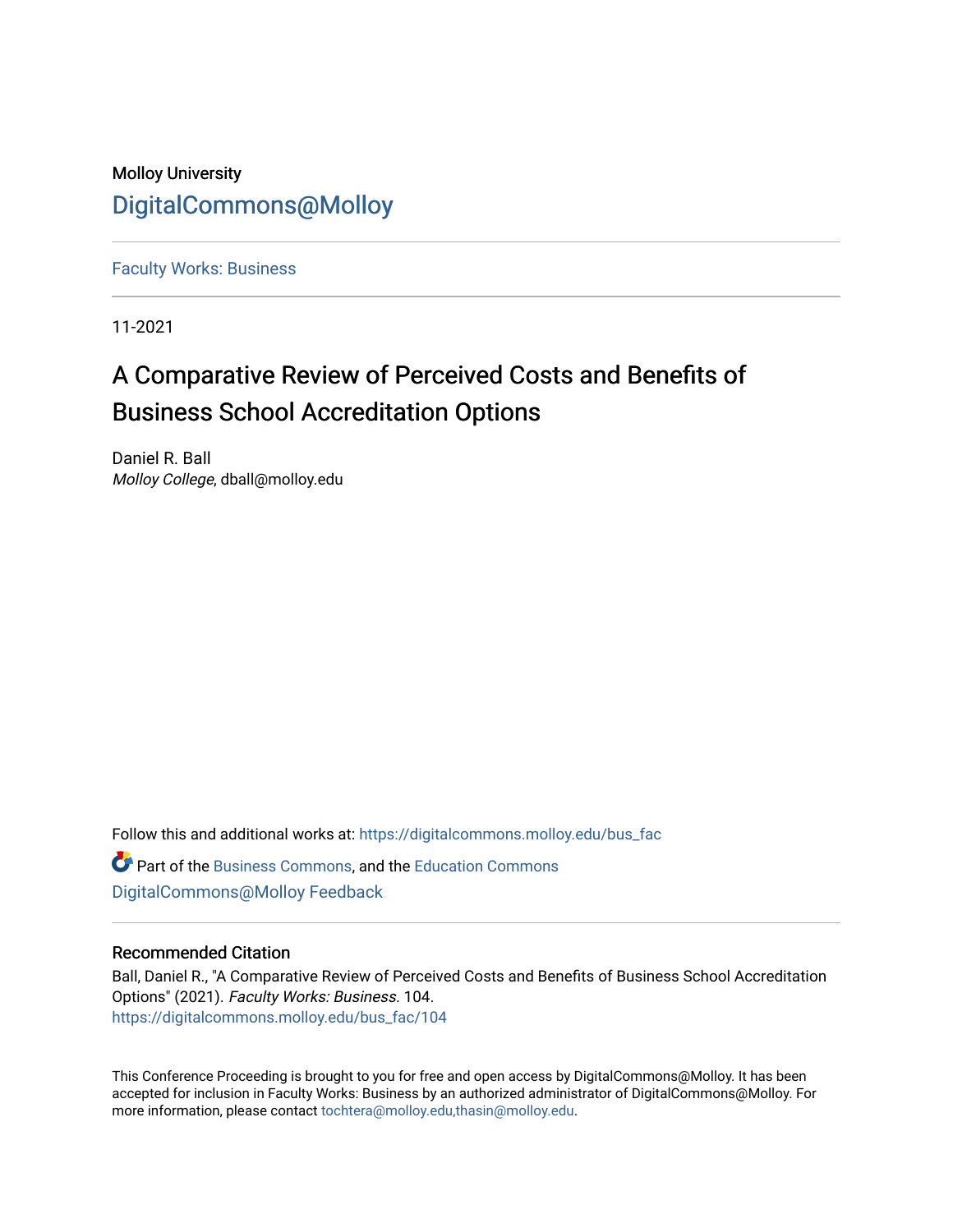# **A Comparative Review of Perceived Costs and Benefits of Business School Accreditation Options**

## *Daniel R. Ball*

Molloy College School of Business 1000 Hempstead Avenue, C-103 Rockville Centre, New York 11571, USA 1-516-323-3095 *DBall@molloy.edu*

#### *ABSTRACT*

Business schools are continually challenged with developing programs that prepare students for successful careers and meet the evolving needs of industry. An accreditation association can provide business schools with best practice guidelines that help them ensure quality in their educational programs and supporting processes. The choice of accrediting agency is an important one for each school and could impact its success in achieving its mission. This paper examines the three primary business program accreditation associations in the United States: The Association to Advance Collegiate Schools of Business (AACSB); The Accreditation Council for Business Schools & Programs (ACBSP); and The International Accreditation Council for Business Education (IACBE). An investigative study was conducted that reviewed the existing literature to identify any perceived costs and benefits of accreditation. Important factors to consider included: fit with the mission, vision, and values; faculty qualifications and scholarship expectations; financial resources; marketplace impressions; graduating student employment; teaching innovations; and online program and global reputation. The overall choice of accreditor should be made based on the fit with the school's mission, resources, core competencies, and strategic goals. Business schools and their accreditors should work together to ensure that business programs continually meet the evolving needs of modern industry.

#### **Keywords**

Business education, accreditation, strategy

#### **1 INTRODUCTION**

Business schools are challenged with providing state-of-the-art educational experiences for their students while ensuring that these graduates are prepared for the ever-changing industry needs. As technology and business practices have evolved, so have the necessary "future of work" knowledge, skills, and professional disposition required of graduating students. Programs of study must be continually reviewed, modified, or newly created. Program-level learning outcomes are established, assessed, and corrective actions taken when necessary. All of these efforts are supported through the efforts and expertise of administration, faculty, and staff and the institution's resources and supporting operational processes. The building of a successful business program requires an institutional commitment and should be aimed at helping it achieve its overall mission.

Accreditation associations can play an important role in helping schools provide a quality education for its students. An accreditor can provide schools with best practices in areas such as program assurance of learning, operational processes outcomes and assessment, faculty qualifications and scholarship, stakeholder management, budgeting and resource management, and educational innovations. The accreditors monitor each program periodically to ensure that it is demonstrating compliance with any specified standards or guidelines.

When a school makes the decision to pursue accreditation, it is important to consider the fit with its mission, resources, core competencies, and overall strategic goals. Seeking accreditation is a partially irreversible decision for institutions once resources are committed to a direction aligned with any one accrediting agency. This paper provides an overview of the primary business accreditation agencies in the United States and an investigative study of the current research literature regarding the associated costs and benefits of each one.

#### **2 ACCREDITATION ASSOCIATIONS**

The Council for Higher Education Accreditation (CHEA) defines accreditation as "a process for external quality review created and used by higher education to scrutinize colleges, universities and programs for quality assurance and quality improvement" (Eaton, 2015; Brink and Smith, 2012; Hunt, 2015). The two primary roles of accreditation include "assuring quality" and "engendering private sector confidence" (Eaton, 2015; Brink and Smith, 2012). In order to help facilitate these roles, CHEA does not accredit programs, but instead accredits the associations that do accredit programs. CHEA has the goal of assuring "that accrediting organizations contribute to maintaining and improving quality" (Eaton, 2015; Brink and Smith, 2012). Of the three

*Northeast Business & Economics Association Proceedings 2021 7*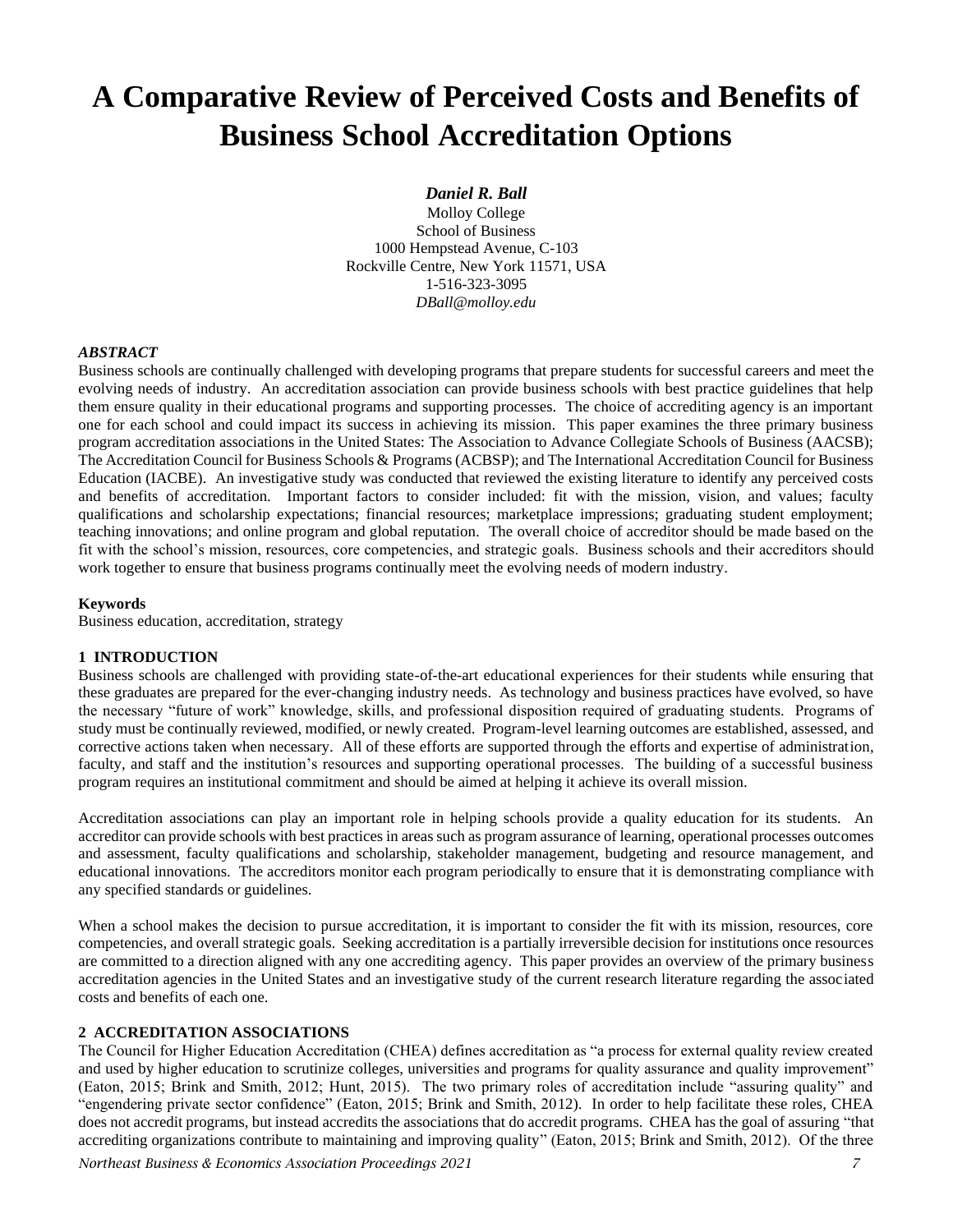main accreditation associations that accredit business programs in the United States, CHEA currently accredits The Accreditation Council for Business Schools & Programs (ACBSP) and The International Accreditation Council for Business Education (IACBE), and has formerly accredited The Association to Advance Collegiate Schools of Business (AACSB).

AACSB, formed in 1916, is the oldest of these organizations and widely considered a "gold standard" accreditation body both domestically and internationally. However, the historical focus of AACSB was on large schools with a strong focus on faculty research. As a result, ACBSP was founded in 1989 with standards more appropriate for teaching-oriented schools. IACBE was formed in 1997 and focused its guiding principles on accrediting programs that are mission- and outcomes-based. Both AACSB and ACBSP have become more flexible in their accreditation standards to recognize that each school has a unique mission and program evaluation should reflect these differences. To provide an approximate comparison of the number of schools accredited through each association, Brink and Smith (2012) noted that, at the time of their paper, there were 649 AACSB-accredited programs (488 in the United States), 391 ACBSP-accredited programs (322 in the United States), and 157 IACBE-accredited programs (133 in the United States). Zhao and Ferran (2016), Hunt (2015), and Brink and Smith (2012) provide a detailed history of each accreditation body.

Although each of these accreditation bodies provides value through guiding standards or principles, resources, and best practice recommendations, there are differences in overall mission, vision, and values. Any business school seeking accreditation should consider these differences and the potential benefits and resulting strategic and operational implications of the accreditation choice.

# **3 INVESTIGATIVE STUDY**

A literature review was conducted to examine any perceived costs and benefits of being accredited through either AACSB, ACBSP, or IACBE. This section includes some of the key findings of these research papers.

Brink and Smith (2012) provided a detailed comparison of AACSB, ACBSP, and IACBE with respect to institutional resources and the general impressions of value that each provides. Overall benefits of achieving accreditation are to assure program accountability and quality to stakeholders. Because each of the three business accreditations have differing costs and either standards or principles, the institutional resources should be the determining factor in identifying which one is most appropriate. The overall research findings showed that AACSB-accredited schools were typically those that were public research-focused with PhD programs and possessed the highest level of resources (e.g., financial, equipment, supporting expenditures, and faculty salaries). Private schools where the highest degree was at the masters or baccalaureate level were more likely to be accredited through either ACBSP or IACBE. Of the three accreditation associations, IACBE-accredited schools typically had the lowest level of assets. Furthermore, private not-for-profit institutions with religious affiliations are typically accredited through either IACBE or ACBSP.

A key difference between AACSB, ACBSP, and IACBE is how each are evaluated to determine compliance. AACSB and ACSBP have accreditation "standards" that must be met. However, IACBE is more flexible with less rigid accreditation "principles" that should be met. The distinction between "standards" and "principles" is important and each school must determine the level of flexibility desired to achieve its overall mission. Two key areas to consider are with respect to faculty qualifications and faculty scholarship. Faculty qualifications refer to the education level of the school's faculty, and are usually measured by the percentage of faculty that have earned a terminal degree (doctoral degree). In terms of faculty qualifications, AACSB has the most rigorous overall standard, ACBSP is most rigorous with respect to graduate-level teaching, and IACBE is the least rigorous (and is a "principle" of ensuring one full-time "doctorally-qualified" faculty member per discipline). The rigor of research and scholarly activities is most rigid for AACSB, requiring a significant portion to be peer-reviewed artifacts. ACBSP and IACBE are more flexible with respect to research, with ACBSP being slightly stricter with "standards" as opposed to IACBE's recommended "principles". Schools should consider its faculty make-up and the types of scholarship that are consistent with its institution's mission prior to making an accreditation decision.

The costs of pursuing and maintaining each accreditation have significant differences and can present a major hurdle for smaller schools attempting to earn AACSB accreditation. At the time of publication, Brink and Smith (2012) noted the following direct costs:

- AACSB:  $$13,000 + $4,500$  per year (5-year review cycle)
- ACBSP:  $$7,400 + $2,450$  per year (10-year cycle)
- IACBE:  $$7,500 + $2,750$  per year (10-year cycle<sup>1</sup>)

In addition to these direct costs, additional start-up costs include up to \$50,000-\$100,000 (workshops, Assurance of Learning, etc.) with an estimated total cost of up to \$500,000 for initial accreditation of a smaller school (including faculty hires).

*Northeast Business & Economics Association Proceedings 2021 8* <sup>1</sup> IACBE currently has a seven-year review cycle.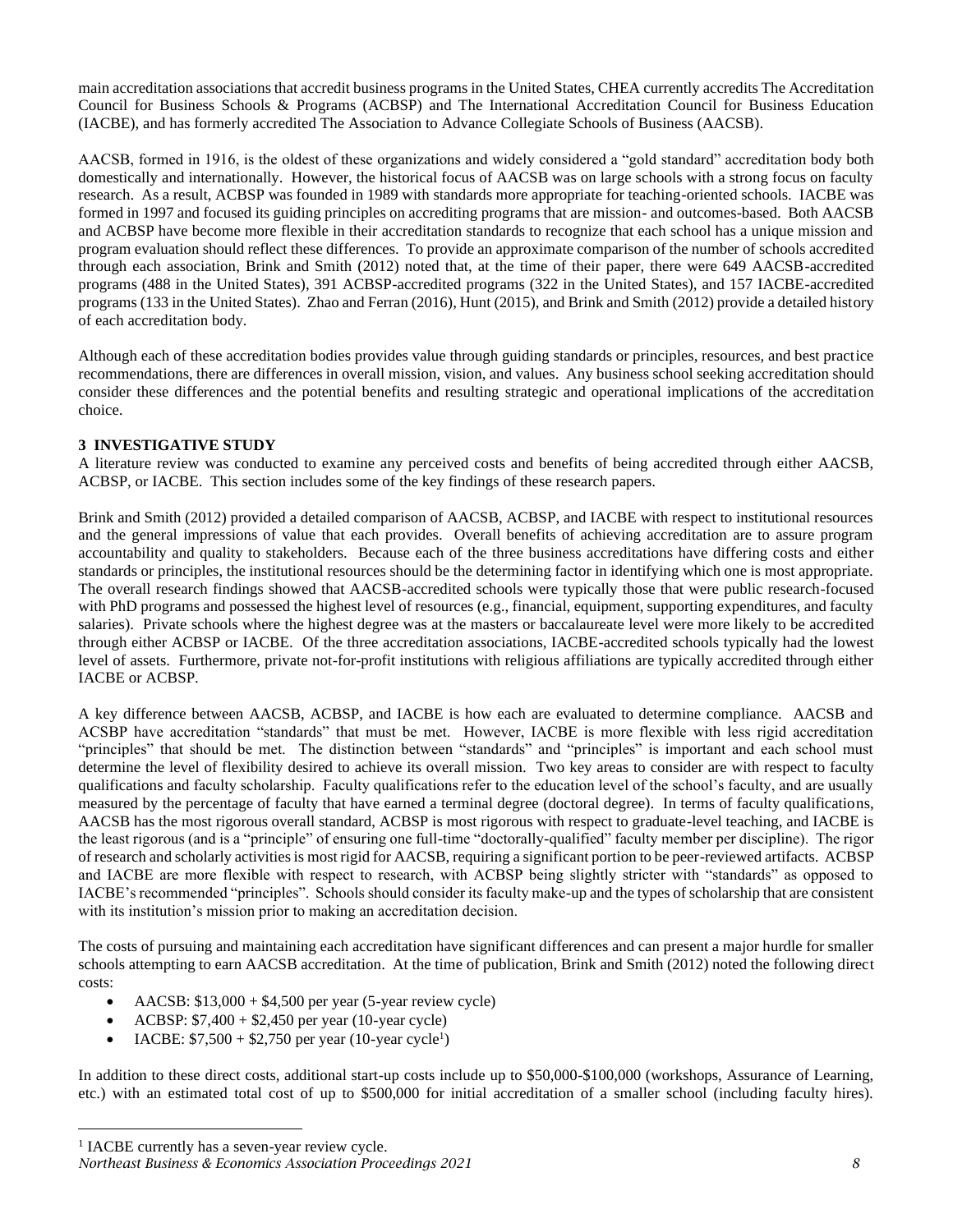Consequently, financial issues are often the biggest hurdle for smaller schools seeking AACSB accreditation (i.e., with these costs necessary to satisfy the faculty qualifications, faculty sufficiency, and scholarly research/intellectual contributions requirements).

Due to the multitude of resources that are required to successfully earn and maintain accreditation, a review of the literature was conducted to determine if there was any consensus as to the actual and perceived benefits. Brink and Smith (2012) noted that the deans of surveyed AACSB schools did believe that the cost of accreditation was justified, and that being accredited helped them attract resources. Hunt (2015) presented research findings that also suggested it was easier to recruit and hire quality faculty if a school was accredited through AACSB (Roberts et. al, 2006; Note, this research study was comparing the benefits of AACSB, not with respect to ACBSP or IACBE).

Hunt (2015) also discussed opposing faculty perceptions on the teaching quality of AACSB-accredited schools. In this paper, the study from Roberts et al. (2004) indicated that faculty present before and at the time of achieving AACSB accreditation believed that the new focus on research activities hurt their teaching innovations and overall classroom preparations. Conversely, the view from new faculty hired after achieving AACSB accreditation was that these same schools placed a high value in their teaching quality (Roberts et. al., 2006). These research studies did not compare the teaching quality when compared to AACSB, ACBSP, or IACBE accreditation.

Another area where accreditation impact is unclear is with respect to attracting quality students. Hunt (2015) presented studies that exhibited mixed results, with some suggesting that accreditation played no role in student decisions, and another stating that AACSB accreditation was an important factor for transfer students. The overall reputation of the school was a major factor for prospective students.

The closest study that compared potential school enrollment due to achieving AACSB accreditation was included in the paper by Zhao and Ferran (2016). In this paper, the study of Womack and Krueger (2015) was discussed that directly compared the impact of earning AACSB on enrollment at Texas A&M International University (accredited in spring of 2002) with a comparable school that did not pursue accreditation (Texas A&M University-Kingsville) and another school that was already accredited through AACSB (University of Texas-Pan American). This study looked at the enrollment patterns from the five years before and after receiving accreditation (1997-2006). The enrollment initially increased dramatically once accreditation was achieved, but these results were not sustained. There was, however, a statistically significant finding that Texas A&M International University may have experienced a higher rate of growth and a lower rate of decline than a non-AACSB accredited school. Despite this finding, there is not a lot of literature that presents a conclusive cost-benefit analysis of AACSB accreditation. This research study also focused on larger public universities, which do not have the same operating missions or constraints as smaller private institutions.

The literature was researched further to identify any studies that may refine the focus to schools that were of smaller size and exhibited a teaching-oriented mission. Bieker (2014) specifically looked at whether or not AACSB accreditation made sense for smaller schools with limited resources and a mission of primarily teaching. The conclusions of this paper were that AACSB accreditation was not beneficial for these types of schools, the graduates of AACSB schools do not have greater career success as a result of AACSB-accredited school education, and that the learning outcomes are not better than at non-AACSB schools.

The attraction of students to a business program may be impacted by the potential for achieving success when entering the job market post-graduation. Hunt (2015) summarized a study that suggested students from AACSB schools performed better at professional examinations (i.e., higher CPA pass rates) (Lindsay and Campbell, 2003). However, potential employers of graduating students are not as concerned with whether or not a school is accredited, but instead the overall prestige and image of a school was likely more important (Brink and Smith, 2015). Hunt (2015) discussed job placement and career success, and noted that AACSB accreditation is important only if the employer is aware of AACSB. An older study showed that only 36% of employers considered AACSB accreditation to be an important factor when hiring a new employee (Shipley and Johnson, 1991). Maintaining excellence in educating students and placing them in successful careers is important, and it is not clear whether or not being accredited through AACSB will lead to greater success in this area.

*Northeast Business & Economics Association Proceedings 2021 9* Bieker (2014) did discuss some research studies that provided opposing views on pursuing accreditation. Julian and Ofori-Dankwa (2006) cautioned that AACSB assumes programs should experience gradual and continuous changes and improvements. However, the state of business education does not follow this pattern and many teaching innovations are more disruptive in nature (e.g., computer and distance learning; for-profit online degree programs; corporate universities). As a result, many innovative changes come from non-AACSB accredited schools. Julian and Ofori-Dankwa (2006) admitted to being intentionally critical of what they referred to as being "accreditocracy" with respect to constraints imposed by AACSB, ACBSP, and IACBE. Similarly, whereas Cavico and Mujtaba (2010) acknowledged that AACSB is synonymous with "quality" and "legitimacy" (from the perspectives of faculty and administrators), the potential risks also existed that the institution may lose "its vibrancy or the values of innovation, creativity, and entrepreneurship". The conclusion of those critical of accreditation bodies was that the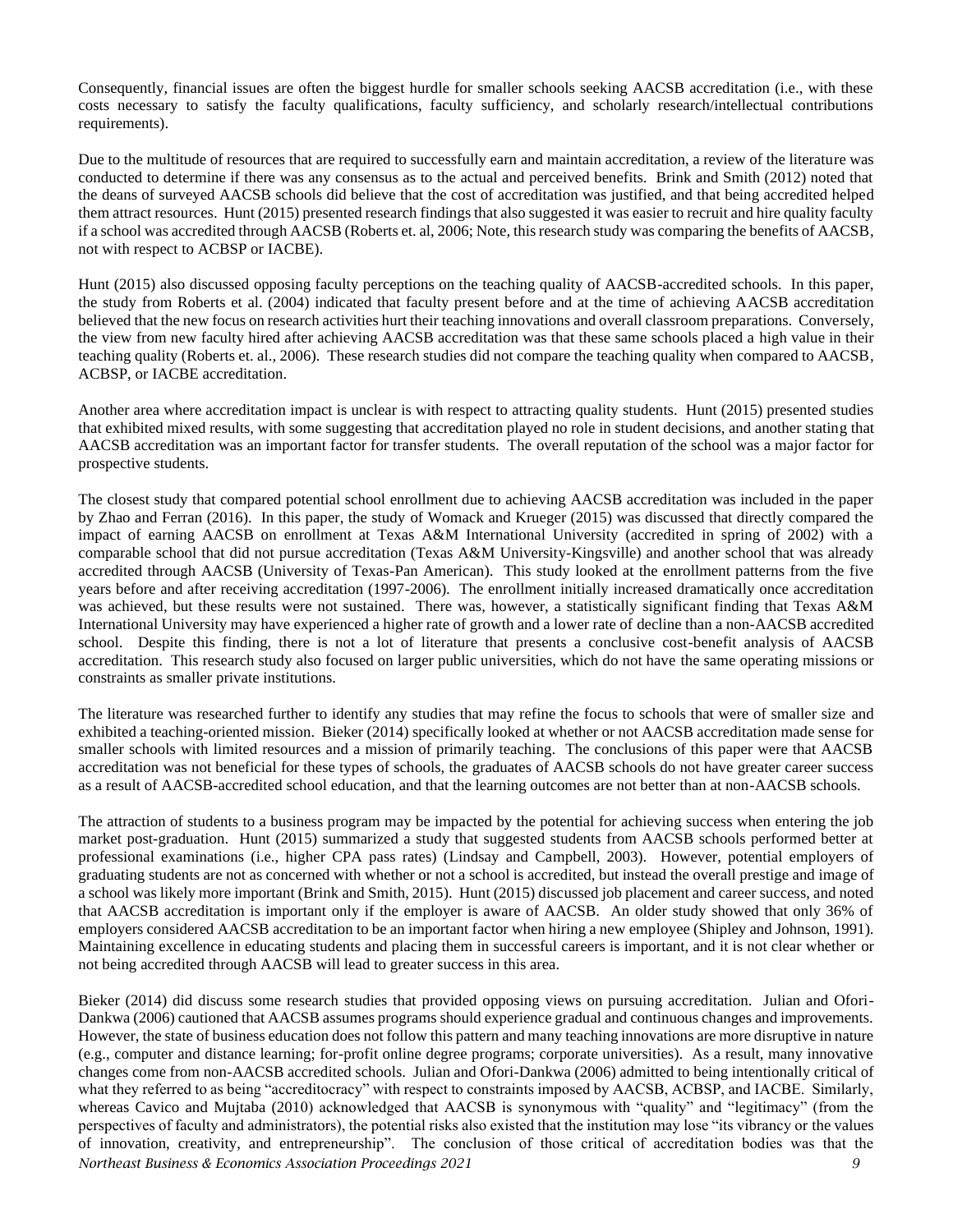"marketplace is the best accreditor" (Cavico and Mujtaba, 2010).

One area where there seemed to be the most consensus in terms of the value of accreditation, was with respect to the perception of online programs and the global marketplace. Hunt (2015) discussed a study that shows AACSB accreditation was a significant factor for prospective students when comparing online programs (Rydzewski et al., 2010). Kathawala et. al (2002) researched the global online MBA programs and acknowledged that AACSB accreditation is especially important for online/distance education. In this paper, the authors referred to the following quote by Charlotte Thomas (career and education editor of Peterson's Publishing): "Accreditation is the number one verification of the quality of a higher education distance education provider" (Abernathy, 2001; Kathawala et. al, 2002). These studies suggest that, whereas a local and regional reputation may supersede any formal accreditation, prospective students from greater geographical distances or pursuing online programs may be more influenced by the accreditation status of a school.

Zhao and Ferran (2016) performed a comparative study pertaining to business school accreditation in the global marketplace, and looked at all three business accreditation bodies: AACSB, ACBSP, and IACBE. Through this research, the authors stated that: "Accreditation is no longer a luxury but a requirement for business schools, but they have to make an informed decision on which agency to pursue to assure an appropriate fit" (Zhao and Ferran, 2016). Whereas ACBSP and IACBE may be sufficient for regional competitiveness, AACSB is most reputable globally. Some schools even attempt to improve their brand name with multiple accreditations (e.g., ACBSP/IACBE and then AACSB). Approximately 10% of all business schools worldwide have at least one level of accreditation (Zhao and Ferran, 2016). These authors also noted the different strategies of each accreditation body, including that ACBSP has had a recent focus on global expansion (United States; Latin America; South Asia) and expanded to include two-year and for-profit schools. Whereas previous research focused on cost-benefit analyses, other benefits of accreditation include: the assurance that the mission and strategy are practiced within the school; a long-term commitment of institutional resources to the business program; the encouragement of continuous improvement efforts; and improved faculty and student recruitment (especially international students) (Zhao and Ferran, 2016).

### **4 SUMMARY & CONCLUSIONS**

This paper presented the three business program accreditation options for schools in the United States, and then a review of literature with the goal of helping identify a consensus regarding the potential costs and benefits of achieving accreditation. Despite the long history of AACSB and the growing presence of ACBSP and IACBE, there is not a clear consensus to the benefits that an institution could expect with any of these accreditations.

Accreditation would provide a school with access to resources and best practices through affiliated schools, along with guidelines and incentives to continually improve the business programs and supporting operational processes. Whereas improvements in attracting local students may not be increased, the success of an online program and the recruitment of national and international students may require accreditation.

Due to the significant cost of achieving and maintaining accreditation (especially through AACSB), it is important to select the appropriate accreditation body for any particular school. The consensus in the research literature is that AACSB is both nationally and globally considered to be the "gold standard" accreditation body. However, most of the research studies were performed with AACSB as the accreditation level, but the newer options of ACBSP and IACBE were not extensively studied. Due to the relative newness of the ACBSP and IACBE accreditation bodies, it is unclear if any benefits of accreditation were specifically due to AACSB, or if they would apply to any business accrediting association. It is suggested that more comparative studies are made to determine the impact of each accreditation association against each other.

Although there was not a clear answer in the literature suggesting the benefits of pursuing accreditation, Hunt (2015) did include this quote:

*David Thomas (former Dean at Georgetown University's School of Business): "The presence of accreditation doesn't differentiate you [as an elite school], but the absence of it does cause more noise and questions".*

The decision to pursue an accreditor is important and should be based on the institution's mission, resources, and overall strategic plan.

A final reflection concerns the ever changing future of work requirements and how these may impact what business schools need from their accreditors. This is an exciting challenge for both business schools and accreditation bodies to ensure our students obtain the knowledge, skills, and disposition necessary to be successful in the next generation of industry.